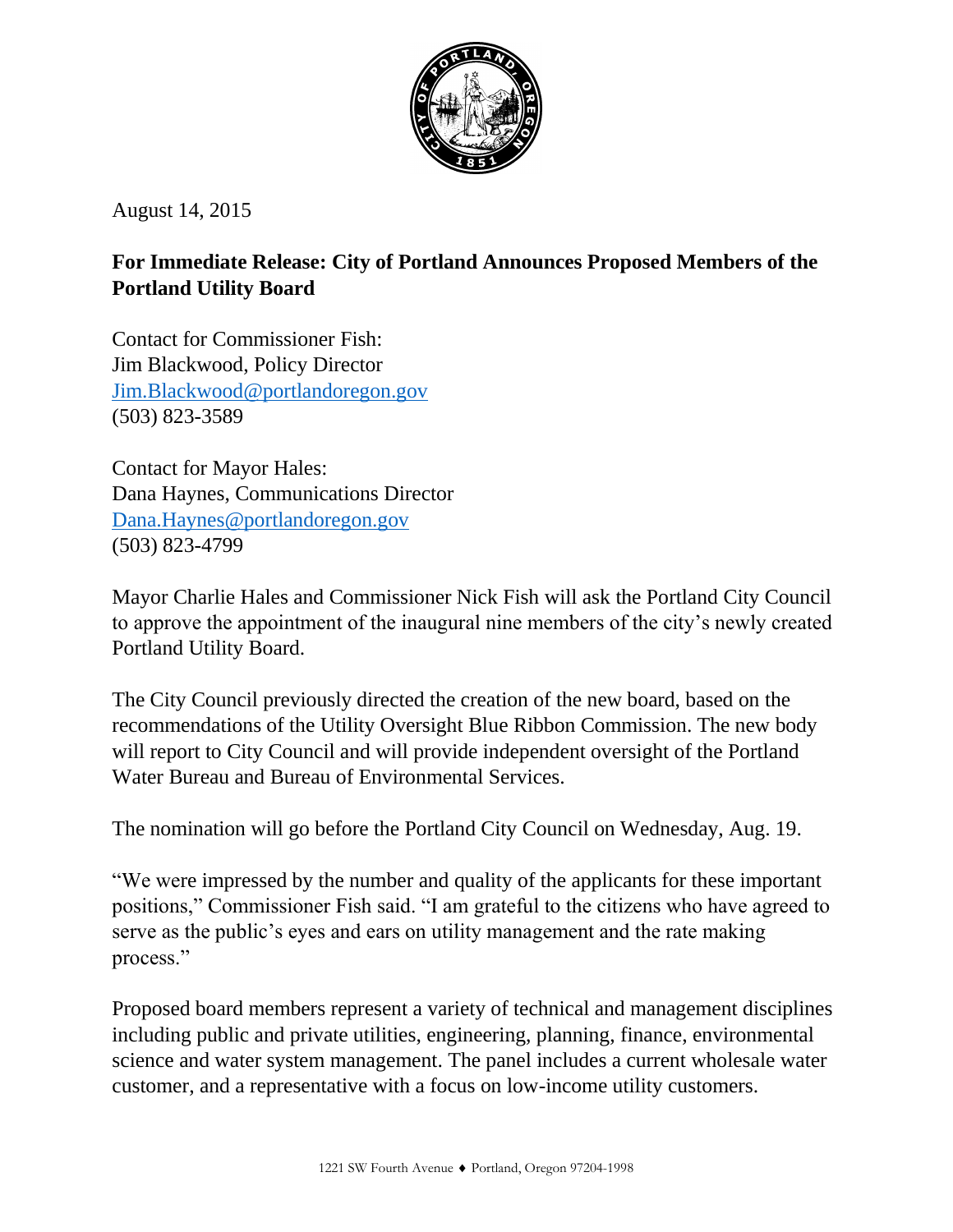"This advisory board will keep an eye on issues related to Portland's affordability, livability and equity," Mayor Hales said. "We are impressed by the depth and breadth of knowledge represented by these nine individuals, and grateful that they have stepped up to serve."

The Board will meet year-round and will serve as the budget advisory committee for both public utilities. It will convene in September and will have its own professional staff from the independent City Budget Office. All meetings will be open to the public, and will offer opportunities for public comment.

# **Portland Utility Board Members:**

### Meredith Connolly

Meredith Connolly is the Policy Advisor and Contract Counsel for the International Program of the Natural Resources Defense Council (NRDC). She has a JD from Boston College, and serves as a volunteer for the NW Energy Coalition and the Portland Parks Tree Inventory Program. As part of the NRDC's India initiative, Meredith works with partners to implement clean energy, public health, and climate policies.

#### Michael Harrison

Michael Harrison is the Associate Director of Local Relations for OHSU. He is a graduate of Portland State University's Master of Urban and Regional Planning program, and has 13 years of experience serving on the staff of elected officials. He previously served on the BES Budget Advisory Committee. A fourth generation Portlander, Michael has lived in neighborhoods from Cully and Homestead to Lents and the Northwest District.

#### Janet Hawkins

Janet Hawkins is the Community Action Coordinator for Multnomah County DCHS Community Services, and has a Master's in Public Administration from Portland State University. She serves as the current Chair of the Hayhurst Neighborhood Association and on the Board of Directors of the Oregon Fellowship of Reconciliation. Janet was recommended to the PUB by Elders in Action, and has a special interest in how utility rates affect low-income households.

#### Gwynn Johnson

Gwynn Johnson is an Associate Professor in the Department of Civil and Environmental Engineering at Portland State University, and has a PhD in Soil, Water and Environmental Science. She served on the Governor's Resilient Oregon Steering Committee's Water and Wastewater Task Group. Gwynn has worked extensively with issues regarding water, wastewater, and stormwater, including treatment, storage, and conveyance.